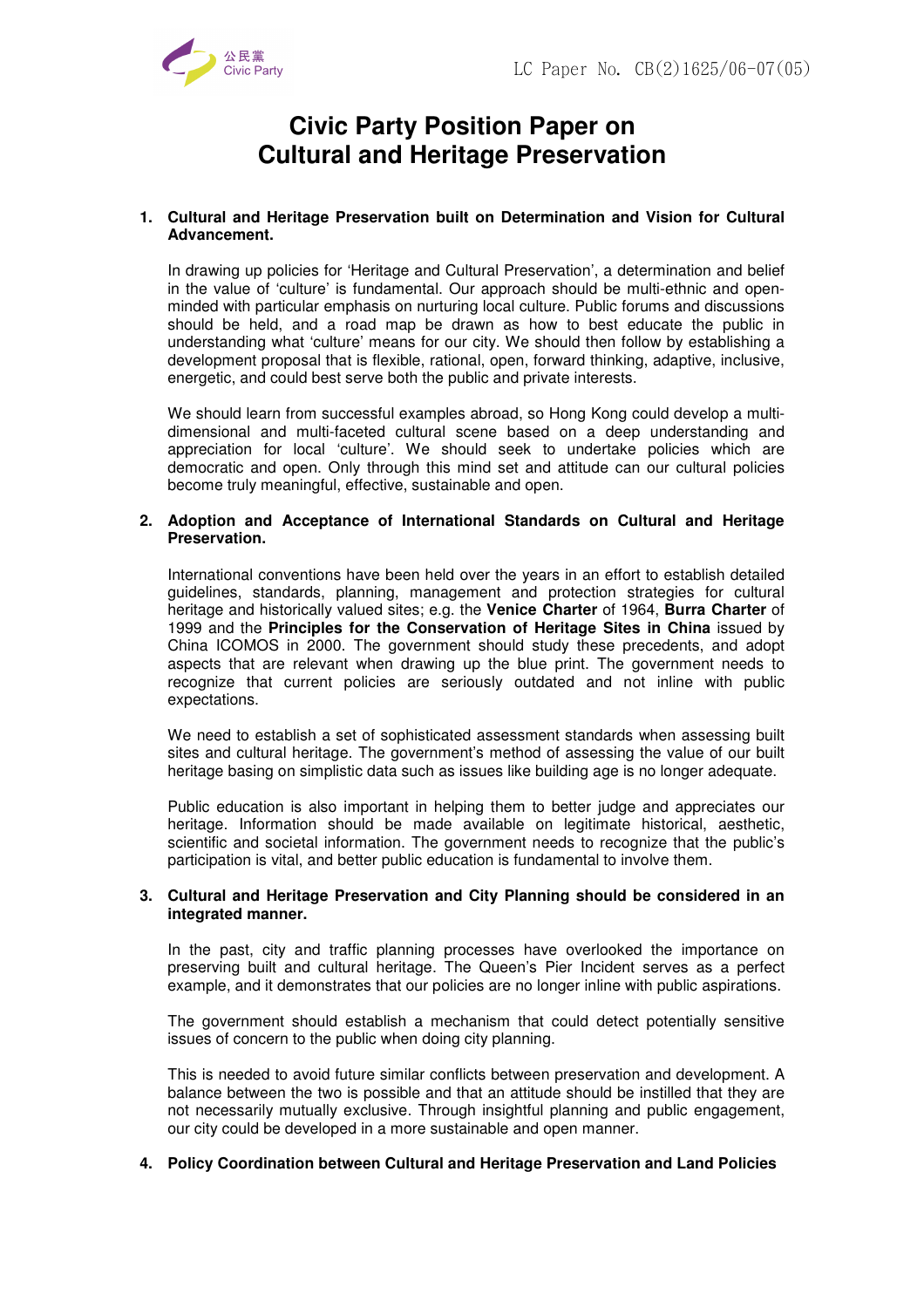

To encourage re-vitalization of privately owned built heritage sites, the government should consider conciliatory measures such as land exchanges, plot ratio transfers, monetary compensation and tax exemptions to handle the pressures faced by private owners when balancing between commercial development considerations and responsibility in cultural preservation. Private owners should not have to feel that they need to bear the brunt of the financial burden in any preservation initiative. The government should bear part of the burden, and play an active and supportive role in developing new ways to re-use and re-habilitate run down sites.

The government should take a lead role in protecting and re-vitalizing government owned heritage sites, and should be forward thinking when developing new ways to re-habilitate sites with sustainable functions while staying true to preservation. The government should not only emphasize on short term non-sustainable commercial return when devising schemes, but should pro-actively consult and study to develop schemes which would satisfy preservation initiatives, and infuse new life and long-term financial viability.

## **5. Expand the Definitions and Scope for Cultural and Heritage Preservations**

Heritage preservation should expand from accessing individual buildings to include large building groups/blocks/areas and neighborhoods (from 'single points' to 'lines' and 'areas') in order to preserve communities which are so essential to the 'spirit' of a place. We feel this has been constantly over-looked by the government.

The strength in Hong Kong's built environment and heritage comes from its communities of people and buildings. Emphasis should expand from protecting individual elements, into protecting areas and neighborhoods. These are the essence of our cultural heritage or Indigenous traditions (e.g. festivals, collective memories, and customs). It can only be done through keeping our communities alive.

## **6. Reviewing Existing Regulations to encourage "Adaptive Reuse"**

Limitations imposed by Hong Kong's 'Building Ordinances' have in the past prevented flexible and innovative solutions in re-using our historic buildings, making re-habilitation efforts sterile. In order to encourage new innovative solutions without compromising public health and safety issues, different statutory bodies need to work together with professional entities, in establishing a set of guidelines and building ordinances that are more forward-looking and flexible. Unconventional innovative solutions should be encouraged, so vitality, cultural enrichment, and commercial viability can be fused.

#### **7. Establishing a 'Natural Heritage and Cultural Foundation'**

The government should set up a 'Heritage and Cultural Foundation' to ensure that an adequate and sustained financial source in developing and maintaining sustainable heritage revitalization schemes is available. The government should allocate a fixed ratio income from profits made in annual land sales. The foundation should also be done in a constructive partnership between the public and private sector.

The government needs to play a central and active role as the primary stake-holder in this foundation, to ensure it would function as a long term operation that is also open and transparent.

## **8. Democratization and openness in political and administrative mechanisms and operations**

In the face of such a lack in strategy, initiative, transparency, public engagement and legislation on the topic of Heritage and Cultural Preservation, the need for reform is urgent and dire.

The government should consider reforming our 'Antiquities Advisory Board' into a 'Heritage and Cultural Preservation Board' with actual statutory powers entrusted to it